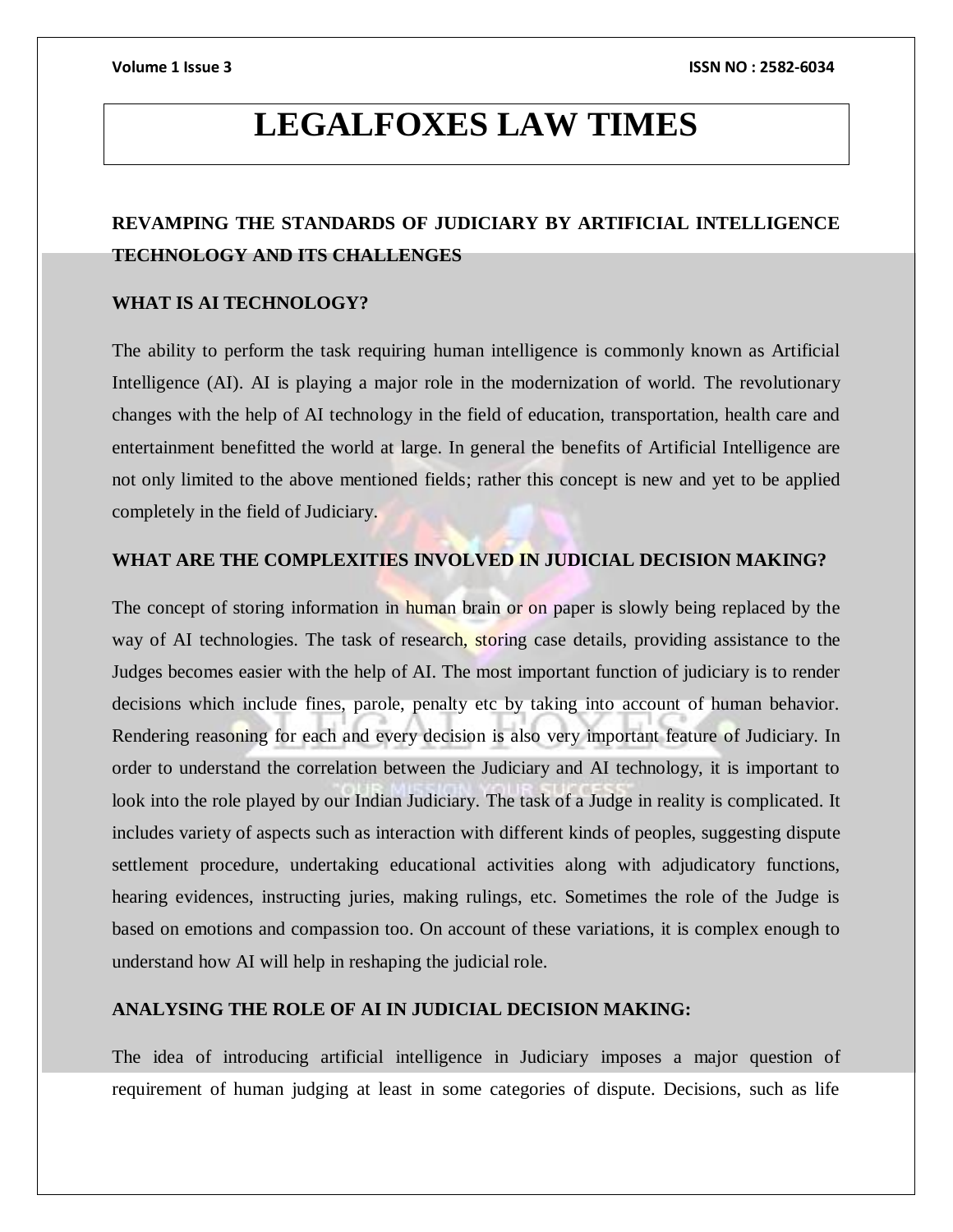### **Volume 1 Issue 3 ISSN NO : 2582-6034**

sentence to an individual, raise primary concerns over human dignity and thus cannot be made even by impartially well-designed machines. The software used in AI technologies helps in providing the law, but before application of law the fact identification procedure carried out by the Judges is a necessary process to take place. Thus, segregation of facts and law could be a major difficulty with the AI Judge. This new AI technology is not yet competent enough to do the work of a Judge.

Reforms have been made in order to improve access to justice through AI. The AI technology which has been contributing towards the idea of reshaping the judicial role includes: 1) supportive technology, which provide assistance, support and often advice to people concerned with the legal system. 2) Replacement technology, which could be capable enough to replace the task that was otherwise, performed by the human beings. 3) The third one is the disruptive technology which helps in doing analytical analysis. In bringing out the judicial development the supportive technology in the form of online services and replacement technological such as teleconferencing, videoconferencing, and email supplement etc are helping out the Judiciary in many ways especially in matters related to bail applications. Thus, AI has potential to support judges but the benefit of AI mostly limited to the judicial decision making at the lower level.

### **POTENTIAL OF AI IN JUDICIAL DECISION MAKING:**

The use of AI has its own advantages as these programs can work efficiently and are more timesaving and more cost-effective than humans. An AI program mainly performs a part of analytical function undertaken by the judges. Various document discovery programs make use of coding to read as well as to scrutinize large number of pages, research documents and is capable enough to select important text out of unnecessary, which an individual brain, is unable to analyze all or even most of the information at their disposal because of time constraint and other reasons. AI technologies may possibly help the Judiciary in prediction of legal outcomes.

### **CHALLENGES ASSOCIATED WITH THE USE OF AI TECHNOLOGY:**

The only benefit associated with AI technologies is time saving and cost effective. Judging requires creativity along with the conceptual flexibility which is beyond the current scope of computing. Also, legal knowledge requires contextual undertaking, the IT experts does not have legal qualification or experience so the problem may arise in translating the law into various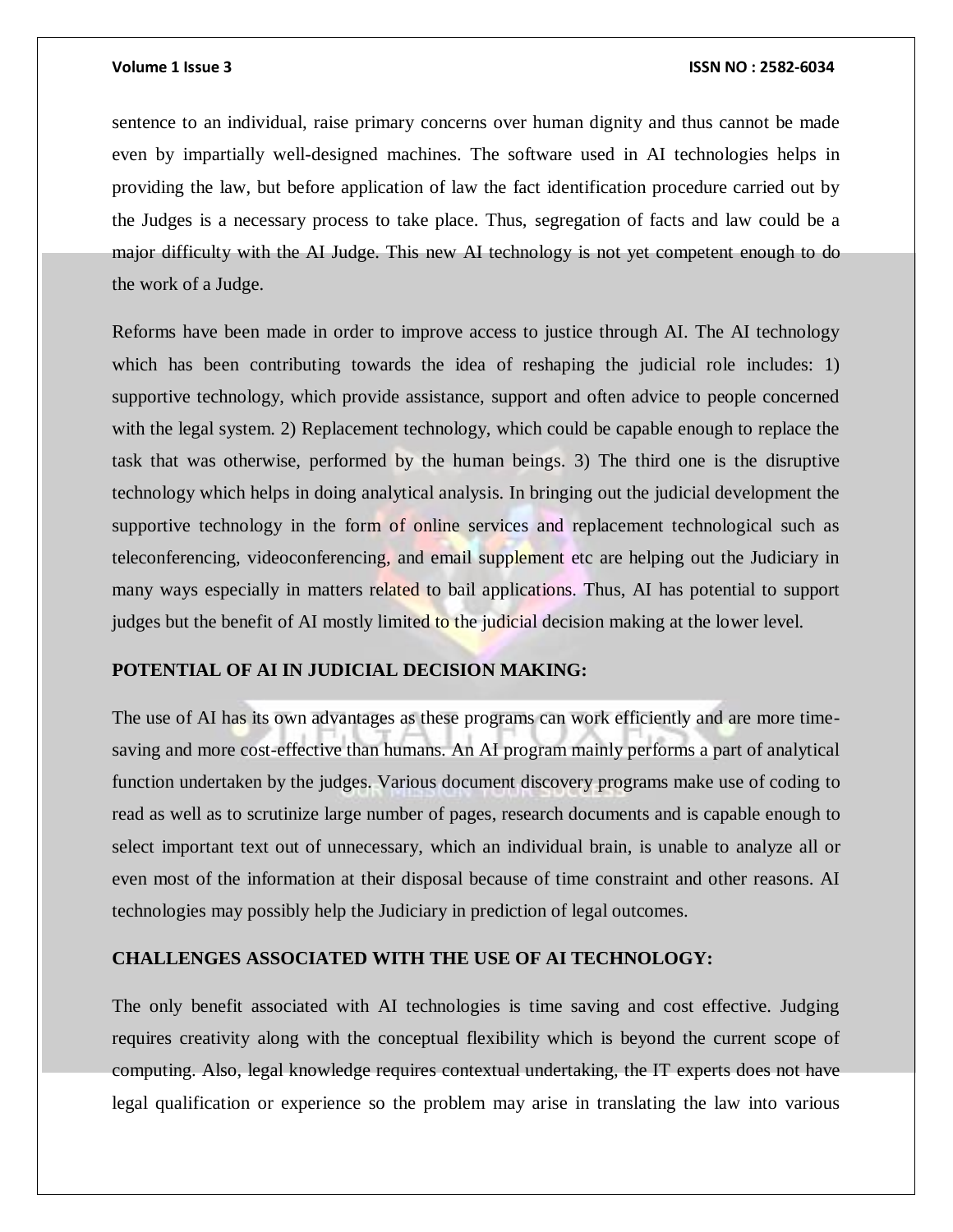codes. These codes are required to be updated regularly due to frequent changes, amendments made by the legislatures, various new case decisions and complex provisions. Thus, by introducing the AI technique has its impact on the judiciary and it may result in loss of responsiveness judging. It is found in various researches conducted, that AI is not a complete remedy to human failures. It helps to make things better, though. By means of AI in courtrooms doesn't mean letting the machine do the entire job of judging. The aim is to help humans with AI techniques working together with technical neutrality and human experience.

### **JUDICIAL APPLICATION OF ARTIFICIAL INTELLIGENCE**

To clarify this aspect of AI technology "how it can be applied in our Indian judicial system", we need to have a closer look at the Indian judicial mechanism and procedure that our judiciary follows. This technology can answer a litigant's question about the applicability of law in that particular case. Also, it could help the parties know their rights and make their claims. It would not be wrong to say that this technology is a fine method to analyze the quality of a legal claim and evidence. This technology can also provide guidance to people who don't have lawyers by informing them about the procedural requirements and by drafting the court documents for them. It could be a best way for active and intelligent case management. The uses of this technology by the Indian judicial system in three categories can be discussed as follows: a) Improving program and office management; b) Increasing access to assistance and information for advocates; and c) Improving client education, preventing legal problems, and assisting prospective litigants. Especially with AI offering more preventative, holistic support to litigants, it might have antipoverty effects as well, ensuring that the legal system resolves people's potential life crises, rather than exacerbating them.

### **SOME EXAMPLES OF USE OF ARTIFICIAL INTELLIGENCE IN LEGAL FIELD**

- 1. An Indian firm name Cyril Amarchand Mangaldas are now leveraging the power of AI for contract analysis and review by partnering with Canadian AI assistant Kira Systems.
- 2. Wusong Technology in China is working on digitizing the way Courts function using AIenabled robotchatbot called "FaXiaotao" which offers users case analysis and helps them locate lawyers.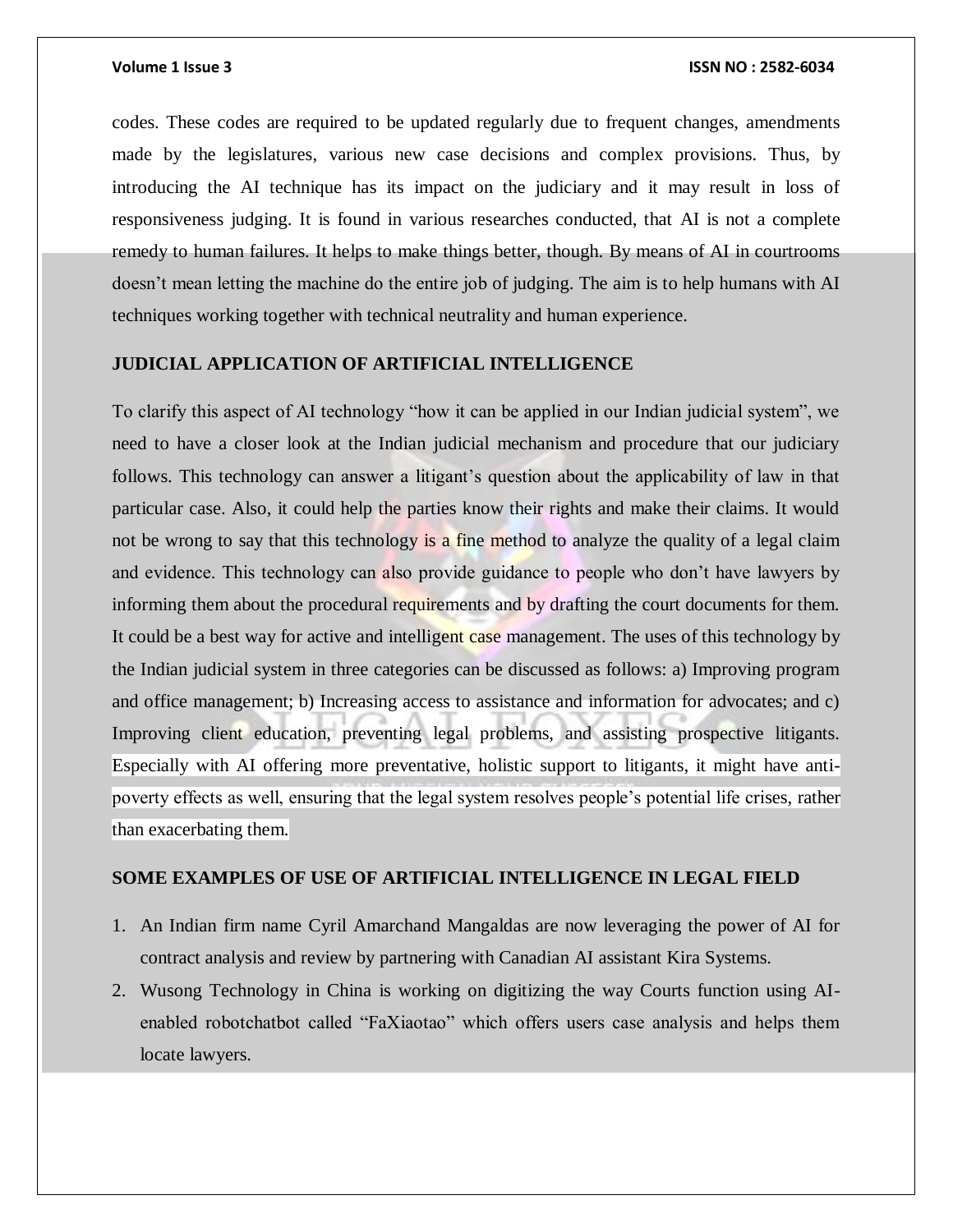- 3. The Singapore based Wong Partnership also embraced AI technology from London based AI firm Luminance to support its corporate/M&A practice. The firm uses the technology for due diligence of M&A transaction documents and to highlight sections that required human review and intervention.
- 4. The Singapore office of Law firm Linklaters has been working with a software company, Eigen Technologies, to develop Nakhoda, an Artificial Intelligence (AI) program that uses natural language in which computers can recognize and respond to human language to read text contracts and documents such as NDAs.
- 5. Startups like CaseMine and NearLaw are trying to reinvent legal research by using Visual Search and the Case Ranking algorithm to show the most relevant cases quickly.

# **A MODERN APPROACH TO CREATE E-JUDICIARY BY THE WAY OF AI TECHNOLOGY**

E-Governance is the key word in every department of life today which surely increases productivity, enhances transparency and accountability, reduces red tape and corruption in administration. Technological Developments in the field of information and introduction of computers have made a turning point in the history of human civilization. It has brought a huge change in all fields of human activity. It has resulted in enhanced efficiency, productivity and quality of output in every walk of life. The information technology has been advocated in the western countries for the last two or three decades. This scenario gained alarming thoughts to have technology combined in administration of justice in India as well.

Former President of India, DR. APJ Abdul Kalam, who himself is a technocrat had stated about introducing of technology in courts had stated that: - "Technology is definitely an essential element of change in all spheres of life. The human element involved also is an important factor. If technology is properly used, it can bring about tremendous changes for the betterment of life. Any change we contemplate is for speedy justice delivery mechanism keeping in focus the quality, transparency and public accountability." An effort is being made to create a e-judiciary mechanism which somewhere seems attractive but requires huge research and experimentation before adoption.

### **OPINION OF THE PRESENT CJI ON AI TECHNOLOGY**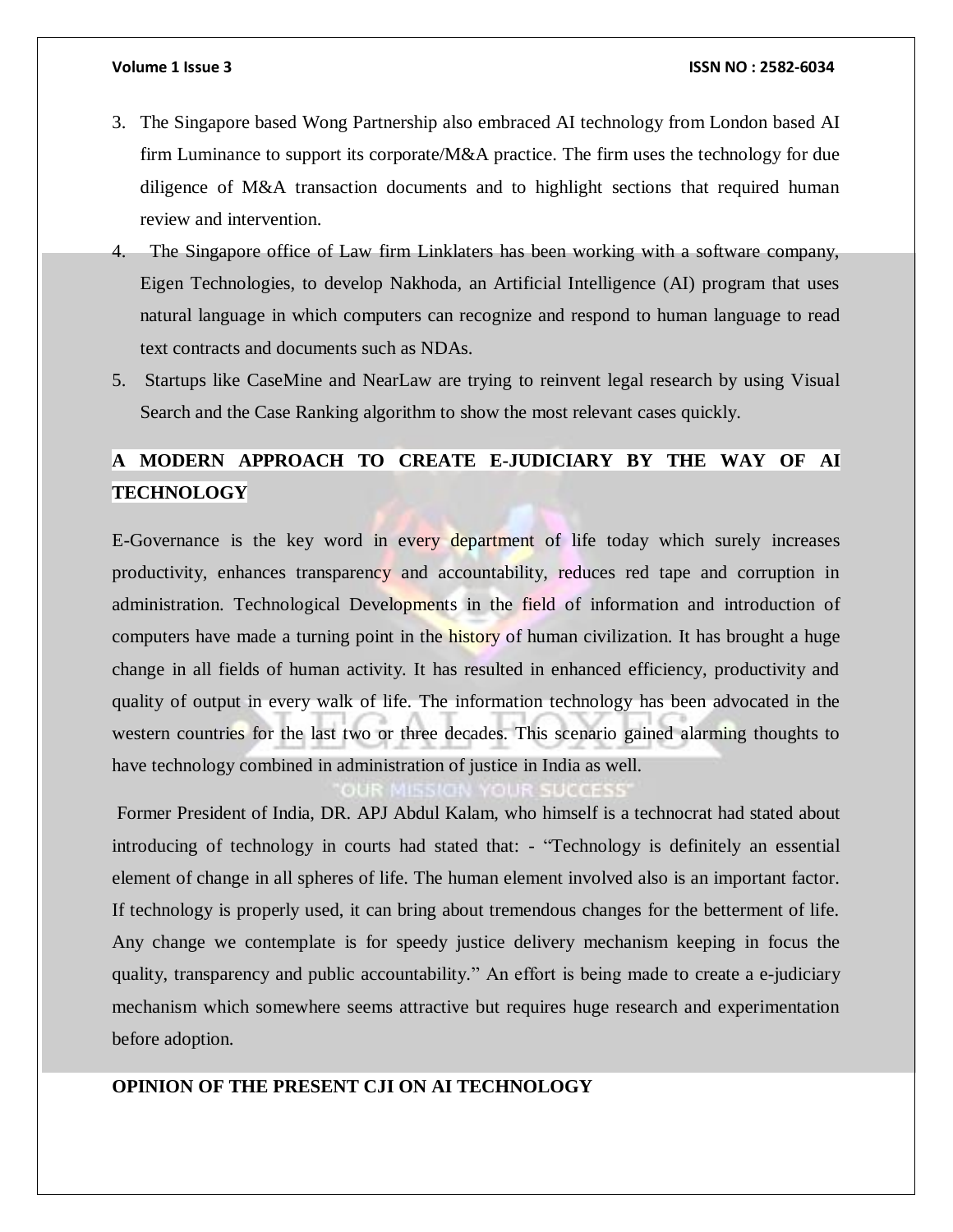### **Volume 1 Issue 3 ISSN NO : 2582-6034**

"Artificial intelligence, as I see, brings new hope to drive the public faith to our institutions. One of the most transparent measures to adjudge performance is your ability to dispose of cases."

### **-SA Bobde, Chief Justice of India**

In 2019, the Supreme Court of India proposed to introduce the system of artificial intelligence technology in the Indian judicial system that would help in better administration of justice. Our present CJI, SA Bobde kept his opinion in front of everyone while addressing the constitution day function at Supreme Court. CJI said that they don't want to give an impression that this technology could ever replace the judges in judiciary, rather they had to look many aspects of this technology prior to the introduction and adoption of this technology of artificial intelligence as a mechanism to solve dispute and render judgments. He said that there is a possibility of developing the AI Technology for the Indian courts with a purpose of preventing unnecessary delay in the justice delivery system. He believes that this technology is a solution for the problem of backlog of cases. He also endorsed employing every talent and skill to ensure delivery of justice in a reasonable time.

"We must employ every talent, every skill we possess to ensure that justice is received within reasonable time. Delay in justice can't be a reason for anybody to take law into their hands. But it's very important for us as courts to ensure there's no undue delay in justice", he said.

Chief Justice of India SA Bobde underlined the need for artificial intelligence in the judicial system, especially in cases of repetitive nature and document management, to expedite the dispute resolution process. He, however, cautioned that AI cannot replace human discretion, which is necessary for a just decision making. He said that such technologies would help streamlining of cases while enabling better court management. The major issue of concern specified by CJI and other experts is that since the machines work on the basis of data fed, using such technologies in decision making process will end up sending wrong people to jail which would further be an abuse of process of law as well as an abuse of Indian Judicial System.

### **CONCLUSION:-**

Thus, by involving co-robotics in decision making imposes a challenge to AI. The idea to retain human control while rendering the decision or to separate the human intervention is another